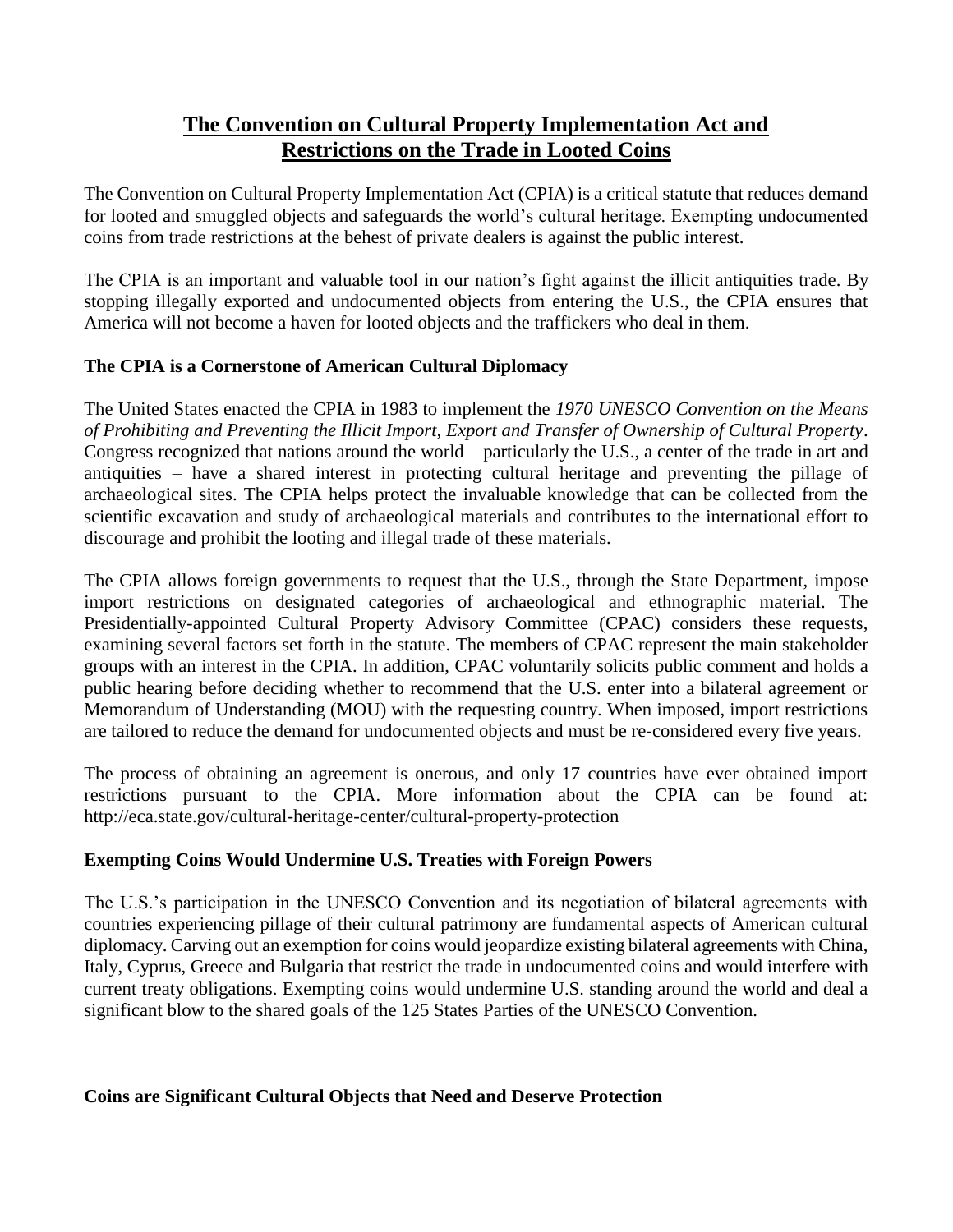*Coin collectors assert that collecting and importing coins does not encourage looting because the coins that are most valuable to collectors are frequently found as part of isolated "hoards" not located within archaeological sites. In addition, they assert that most antique coins are of little historical significance. The data show otherwise.*

Many coins have tremendous cultural significance and are invaluable to the archaeological record. When properly excavated, coins can provide detailed information about ancient trade, economy, politics, settlements, movement of peoples, topography, religion, and other topics. This information is best provided in context; when coins are removed, undocumented, from archaeological sites, the contextual information is lost and the archaeological record damaged, causing irreversible harm to a country's cultural heritage and the world's understanding of history.

Ancient coins are frequently found at, and looted from, archaeological sites. Because ancient coins are not found in isolation but alongside many other types of objects, the damage done to sites by uninformed looters armed with metal detectors is well-documented and pervasive. While the market value of ancient coins may be small compared to other types of antiquities, they have much to teach us about the past. Coins in the aggregate represent a large part of the market for antiquities and create an incentive for looting.

The effect of this market is evident in the case of Bulgaria, from which thousands of undocumented coins have been looted and sold to U.S. collectors each year. In January 2014, Bulgaria and the U.S. entered into a MOU to prevent the importation of unidentified coins and other antiquities. This thriving illicit trade belies the collectors' and dealers' contention that coins have little archaeological or historical value; to the contrary, coins are sought out for their immense significance to those interested in archaeology, history, geography and related topics.

A CPIA exemption for coins is not only unnecessary, but dangerous: by easing the importation of undocumented coins from countries whose cultural patrimony is already in jeopardy, such an exemption could further stimulate looting in that country and do permanent damage to its cultural heritage, which is exactly what the UNESCO Convention and the CPIA are designed to prevent.

### **The CPIA Does Not Unduly Burden Coin Collectors or Dealers**

For a coin to enter the U.S. legally, the CPIA requires only that a collector or dealer document that the object left its country of origin before the date that the pertinent MOU went into effect because the MOU does not have retroactive effect. The documentation requirement is quite low; a signed affidavit, inventory record, *or* auction catalog can be used to show timely export.

The U.S. has not designated coin types that were known to be in widespread circulation in antiquity (for example, the U.S. agreement with Italy does not list popular Roman Republican and Imperial coinage.) Many types of ancient coins were in *local*, not *widespread*, circulation and their place of discovery is therefore identifiable. Roman provincial coinage, for example, was minted for local distribution and excavations have shown certain types to be concentrated in specific areas of origin. Analysis of coin hoards discovered in and near Cyprus shows that Cypriot coins are many times more likely to have been excavated within the country in which they were produced.